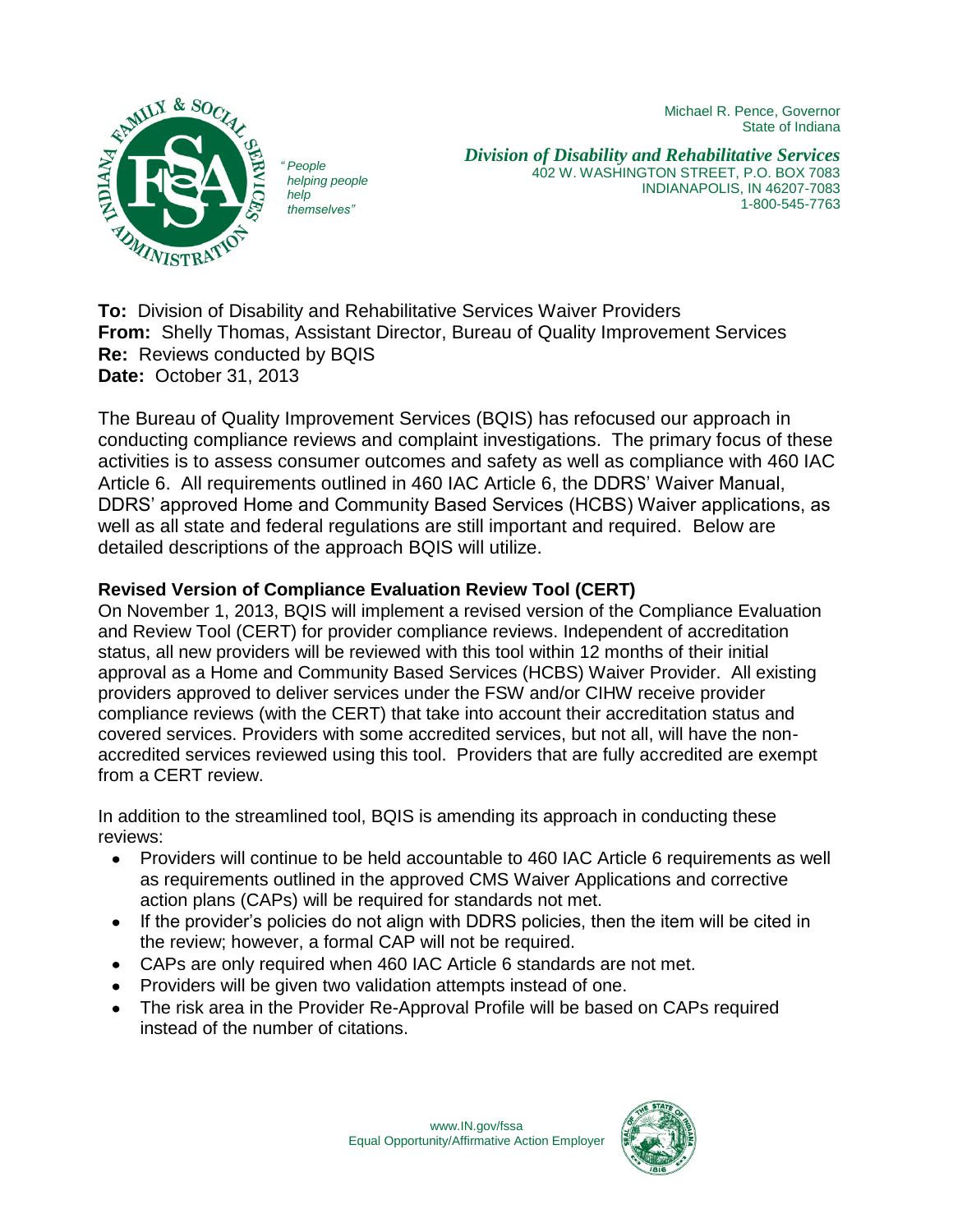The updated version of the CERT is available on the BQIS webpage ([http://www.in.gov/fssa/ddrs/2635.htm\)](http://www.in.gov/fssa/ddrs/2635.htm).

#### **Complaint Citations**

Complaints will have three categories of citations:

- 1. Substantiated, CAP Required (these would be cases that require formal corrective action through the complaint investigation process).
- 2. Substantiated, CAP NOT Required (these would be cases that may not be directly tied to consumer outcomes, e.g., documentation, etc., or cases where the provider implements corrective action during the information gathering stage of the review).
- 3. Unsubstantiated (allegation not supported).

BQIS is amending its approach in conducting these investigations:

- Citations will be based on 460 IAC Article 6, Indiana Code, requirements outlined in the approved CMS Waiver Applications, DDRS Waiver Manual, DDRS Provider Agreement and/or Federal Regulations and supported with any applicable DDRS policy.
- Identifying a lack of files or documents in the home, may or may not be captured as a negative finding:
	- 1. If the documents pertain to program implementation (e.g., risk plans, behavior plans, tracking sheets for ISP goals and objectives, or behavioral documentation), AND are required to be in the home, and are not, then we would cite as a finding. We would still request that the provider place these documents in the home ASAP.
		- $\circ$  If the provider can produce this information from the office within 24 hours, then no CAP is required.
		- $\circ$  If the provider cannot produce this information, then a CAP is required.
	- 2. If the documents do not pertain to program implementation, even if required to be in the home, (e.g., monitoring in the home, policies, training, etc.) AND are not in the home, we will request the documents from the office.
		- $\circ$  If the provider can produce this information from the office, then it will not be cited and a CAP will not be required.
		- $\circ$  If the provider cannot produce this information within 24 hours, then it will be cited but a CAP will not be required.
- If a provider has repeated minor issues where a CAP was not required, BQIS will elevate the specific issue and require a formal CAP.
- If an issue is corrected during an investigation, it will be cited, but would not require a CAP since the issue had been corrected.
- If not directly related to program implementation or consumer health and welfare, additional findings will not be cited (e.g., documentation issues such as title of the trainer, etc.).
- Discontinue citing providers for not following their own internal policies but communicate the discrepancy to the provider.
- To encourage collaboration, surveyors will communicate with the provider throughout the CAP process. This may include having conversations about the best approach to address the situation and providing recommendations when requested.
- The risk area in the Provider Re-Approval Profile will be based on CAPs required instead of the number of issues substantiated.